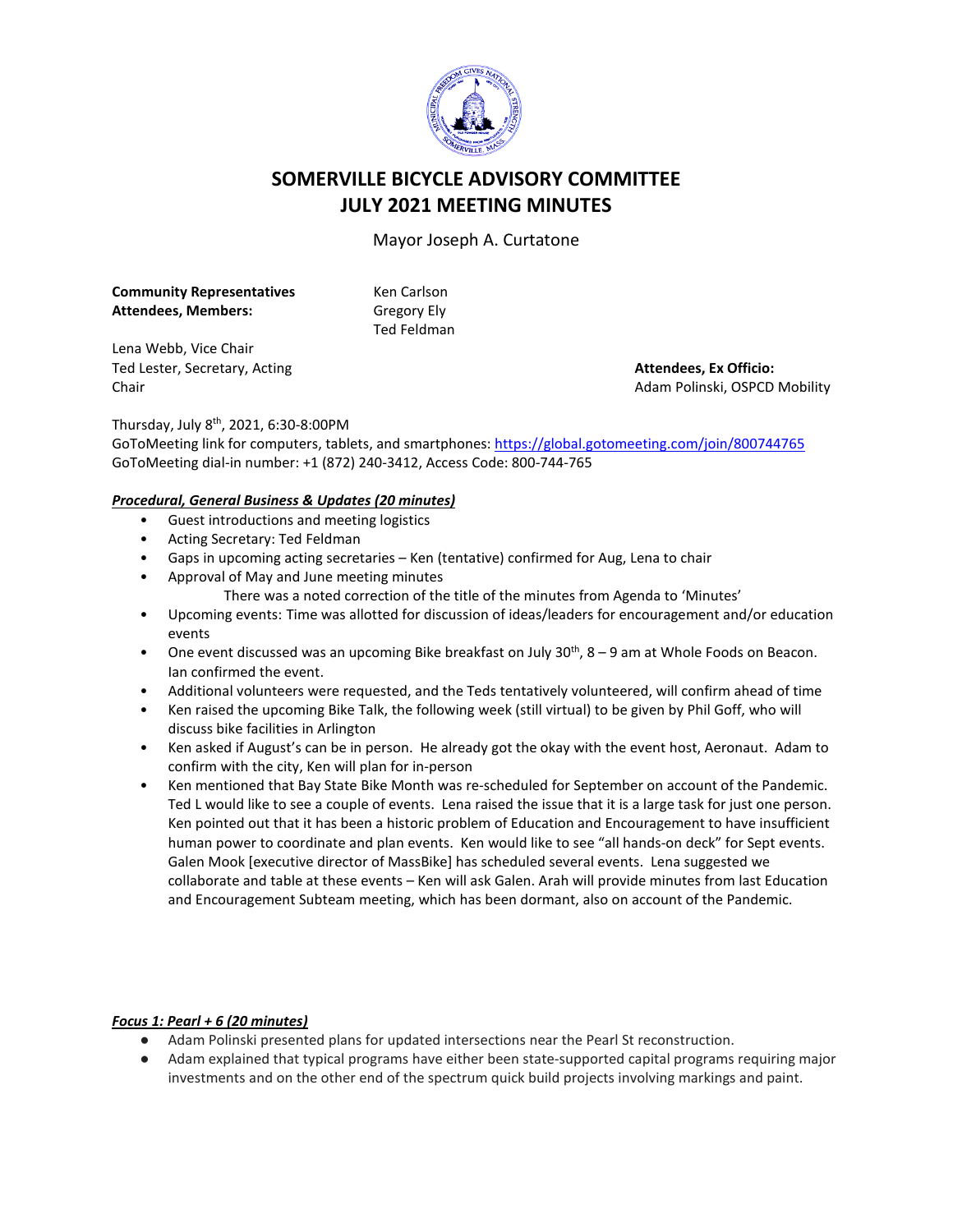- With improvements to Powder House, this City has begun a new approach under Chapter 90 funds for maintenance as mobility has worked more with engineering and other city departments. The Pearl + 6 package represents the first set of projects in this portfolio and under this approach.
- The City Engineering and Mobility Departments are collaborating on the inception of a new contract for street resurfacing and screetscape designs. Features of the projects include:
	- Improved focus on safety improvements
	- Informed by community feedback and crash data:
	- The first package to be constructed is named, Pearl St plus six high-value nearby intersections:
		- Temple at Heath/Sewall choice informed by crash data
		- Cross St at Everett Ave informed by crash data and will include a raised crosswalk
		- **Additional interventions are designed to improve permanence and to transform paint and post into more durable traffic calming interventions, more proactive:**
			- Walnut St at Gilman St will create a bicycle path to facilitate bike access in park and a dedicated bike path with access to Community Path extension
			- Cross St at Gilman St/Oliver St features a raised intersection
			- Glen St and Oliver St will include a mini-roundabout. City staff are checking to ensure compatibility for all vehicle types. The roundabout will be 15 ft in diameter.
			- Franklin St @ Oliver St + Franklin Ave raised intersection, curb extensions
- Discussion of results and suggested next steps all
	- General Questions:
		- Ted L. suggested adding wayfinding
		- Ken suggested attention be paid to beautifying Oliver St as a neighborway and making it a shining example of neighborway or street painting. Adam will discuss with Mark Chase.
		- Ken asked about how the City plans to make Cross more bikeable. Adam relied that there is no official position from City on Cross
		- Ken also asked if there are any updates on Pearl. Adam explained that the City's survey recently closed and that there are no updates to share today.

# *Focus 2: Dangerous Intersections (20 minutes)*

- Discussion of unsafe intersections in Somerville
	- Examples of good and bad intersections
- Engineering/Evaluation approaches including raised crosswalks
	- Ted F discussed NACTO references and double edge sword of raised crosswalks namely that they alone do not impact vehicle speeds
	- Lena pointed that even at protected intersections, turns should be hardened to reduce traffic speeds
	- The discussion then turned to good/bad protected intersection examples (slides sent by Ted L)
		- Ted F: highlighted good examples including the W. Somerville Neighborhood School
		- Bad Examples discussed included Beacon and Oxford and Beech and Elm Street
		- Ken raised point that could use Ruby Lake make drivers aware of bikes. Ted F. seconded this point
		- ■
- Education/Encouragement/Enforcement/Equity approaches
	- Use of beware of turning car signs was discussed. Mixed opinions about the effectiveness and whether this will be interpreted to place the onus on cyclists.
- Suggested next steps
	- $O$  Engineering and Eval will come up with a list of  $3 5$  dangerous intersections prioritized using review rubric and will present to Mobility (e-mail to Adam).